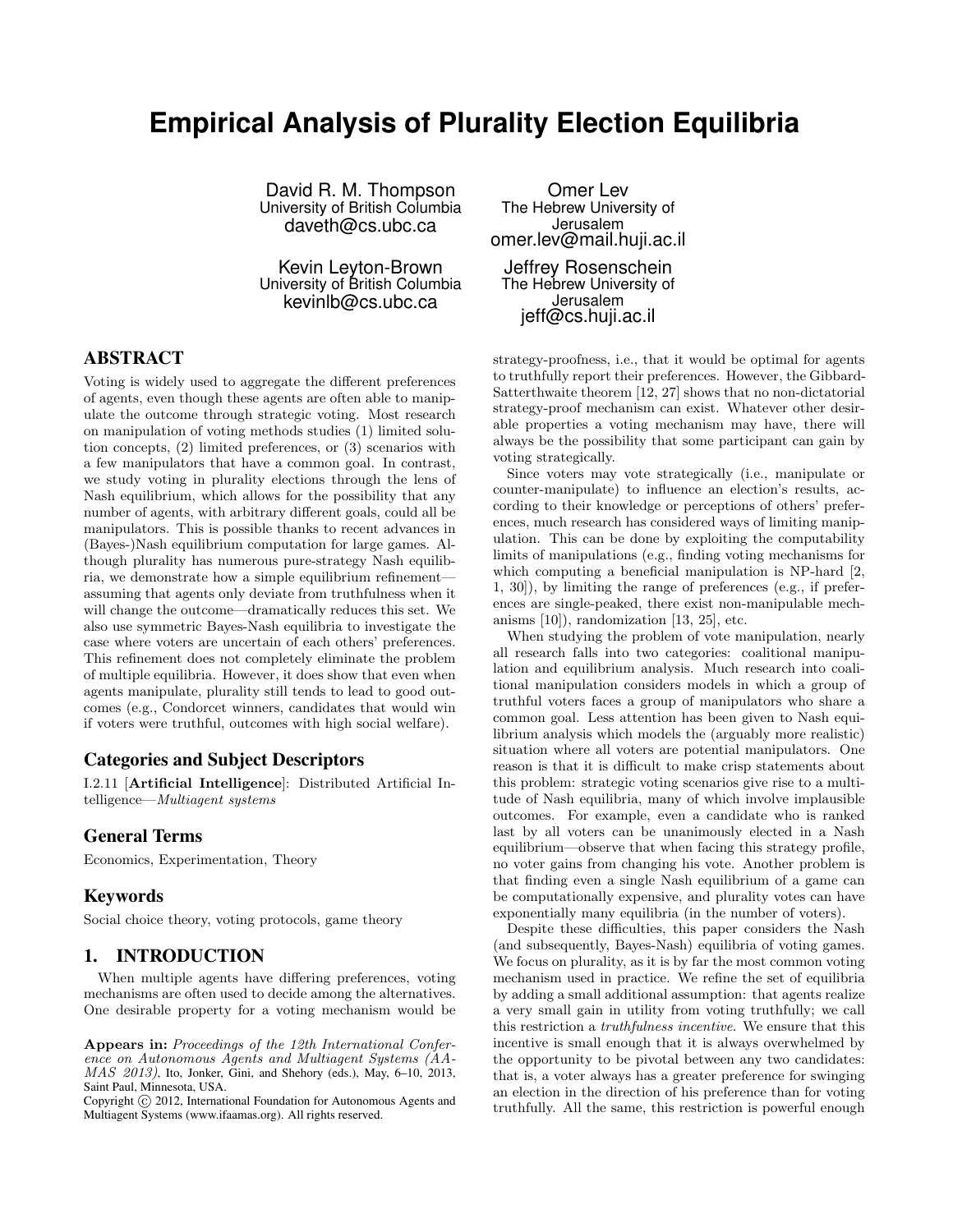to rule out the bad equilibrium described above, as well as being, in our view, a good model of reality, as voters might reasonably have a preference for voting truthfully.

We take a computational approach to the problem of characterizing the Nash equilibria of voting games. This has not previously been done in the literature, because the resulting normal-form games are enormous. For example, representing our games (e.g., 10 players and 5 candidates) in the normal form would require about a hundred million payoffs  $(10 \times 5^{10} \approx 9.77 \times 10^7)$ . Unsurprisingly, these games are intractable for current equilibrium-finding algorithms, which have worst-case runtimes exponential in the size of their inputs. We overcame this obstacle by leveraging recent advances in compact game representations and efficient algorithms for computing equilibria of such games, specifically action-graph games [15, 14] and the support-enumeration method [28].

Our first contribution is an equilibrium analysis of fullinformation models of plurality elections. We analyze the number of Nash equilibria that exist when truthfulness incentives are present. We also examine the winners, asking questions like how often they also win the election in which all voters vote truthfully, or how often they are also Condorcet winners. We also investigate the social welfare of equilibria; for example, we find that it is very uncommon for the worst-case result to occur in equilibrium. Our approach can be generalized to richer mechanisms where agents vote for multiple candidates (i.e., approval, k-approval, and veto).

Our second contribution involves the possibly more realistic scenario in which the information available to voters is incomplete. We assume that voters know only a probability distribution over the preference orders of others, and hence identify Bayes-Nash equilibria. We found that although the truthfulness incentive eliminates the most implausible equilibria (i.e., where the vote is unanimous and completely independent of the voters preferences), many other equilibria remain. Similarly to Duverger's law (which claims that plurality election systems favor a two-party result [9], but does not directly apply to our setting), we found that a close race between almost any pair of candidates was possible in equilibrium. Equilibria supporting three or more candidates were possible, but less common.

### 1.1 Related Work

Analyzing equilibria in voting scenarios has been the subject of much work, with many researchers proposing various frameworks with limits and presumptions to deal with both the sheer number of equilibria, and to deal with more real-life situations, where there is limited information. Early work in this area, by McKelvey and Wendell [20], allowed for abstention, and defined an equilibrium as one with a Condorcet winner. As this is a very strong requirement, such an equilibrium does not always exist, but they established some criteria for this equilibrium that depends on voters' utilities.

Myerson and Weber [23] wrote an influential article dealing with the Nash equilibria of voting games. Their model assumes that players only know the probability of a tie occurring between each pair of players, and that players may abstain (for which they have a slight preference). They show that multiple equilibria exist, and note problems with Nash equilibrium as a solution concept in this setting. The model was further studied and expanded in subsequent research [4, 16]. Assuming a slightly different model, Messner and Polborn [22], dealing with perturbations (i.e., the possibility that the recorded vote will be different than intended), showed that equilibria only includes two candidates (Duverger's law). Our results, using a different model of partial information (Bayes-Nash), show that with the truthfulness incentive, there is a certain predilection towards such equilibria, but it is far from universal.

Looking at iterative processes makes handling the complexity of considering all players as manipulators simpler. Dhillon and Lockwood [6] dealt with the large number of equilibria by using an iterative process that eliminates weakly dominated strategies (a requirement also in Feddersen and Pesendorfer's definition of equilibrium [11]), and showed criteria for an election to result in a single winner via this process. Using a different process, Meir et al. [21] and Lev and Rosenschein [19] used an iterative process to reach a Nash equilibrium, allowing players to change their strategies after an initial vote with the aim of myopically maximizing utility at each stage.

Dealing more specifically with the case of abstentions, Desmedt and Elkind [5] examined both a Nash equilibrium (with complete information of others' preferences) and an iterative voting protocol, in which every voter is aware of the behavior of previous voters (a model somewhat similar to that considered by Xia and Contizer [29]). Their model assumes that voting has a positive cost, which encourages voters to abstain; this is similar in spirit to our model's incentive for voting truthfully, although in this case voters are driven to withdraw from the mechanism rather than to participate. However, their results in the simultaneous vote are sensitive to their specific model's properties.

Rewarding truthfulness with a small utility has been used in some research, though not in our settings. Laslier and Weibull [18] encouraged truthfulness by inserting a small amount of randomness to jury-type games, resulting in a unique truthful equilibrium. A more general result has been shown in Dutta and Sen [8], where they included a subset of participants which, as in our model, would vote truthfully if it would not change the result. They show that in such cases, many social choice functions (those that satisfy the No Veto Power) are Nash-implementable, i.e., there exists a mechanism in which Nash equilibria correspond to the voting rule. However, as they acknowledge, the mechanism is highly synthetic, and, in general, implementability does not help us understand voting and elections, as we have a predetermined mechanism. The work of Dutta and Laslier [7] is more similar to our approach. They use a model where voters have a lexicographic preference for truthfulness, and study more realistic mechanisms. They demonstrated that in plurality elections with odd numbers of voters, this preference for truthfulness can eliminate all pure-strategy Nash equilibria. They also studied a mechanism strategically equivalent to approval voting (though they used an unusual naming convention), and found that when a Condorcet winner exists, there is always a pure-strategy Nash equilibrium where the Condorcet winner is elected.

# 2. DEFINITIONS

Elections are made up of candidates, voters, and a mechanism to decide upon a winner:

DEFINITION 1. Let  $C$  be a set of  $m$  candidates, and let  $A$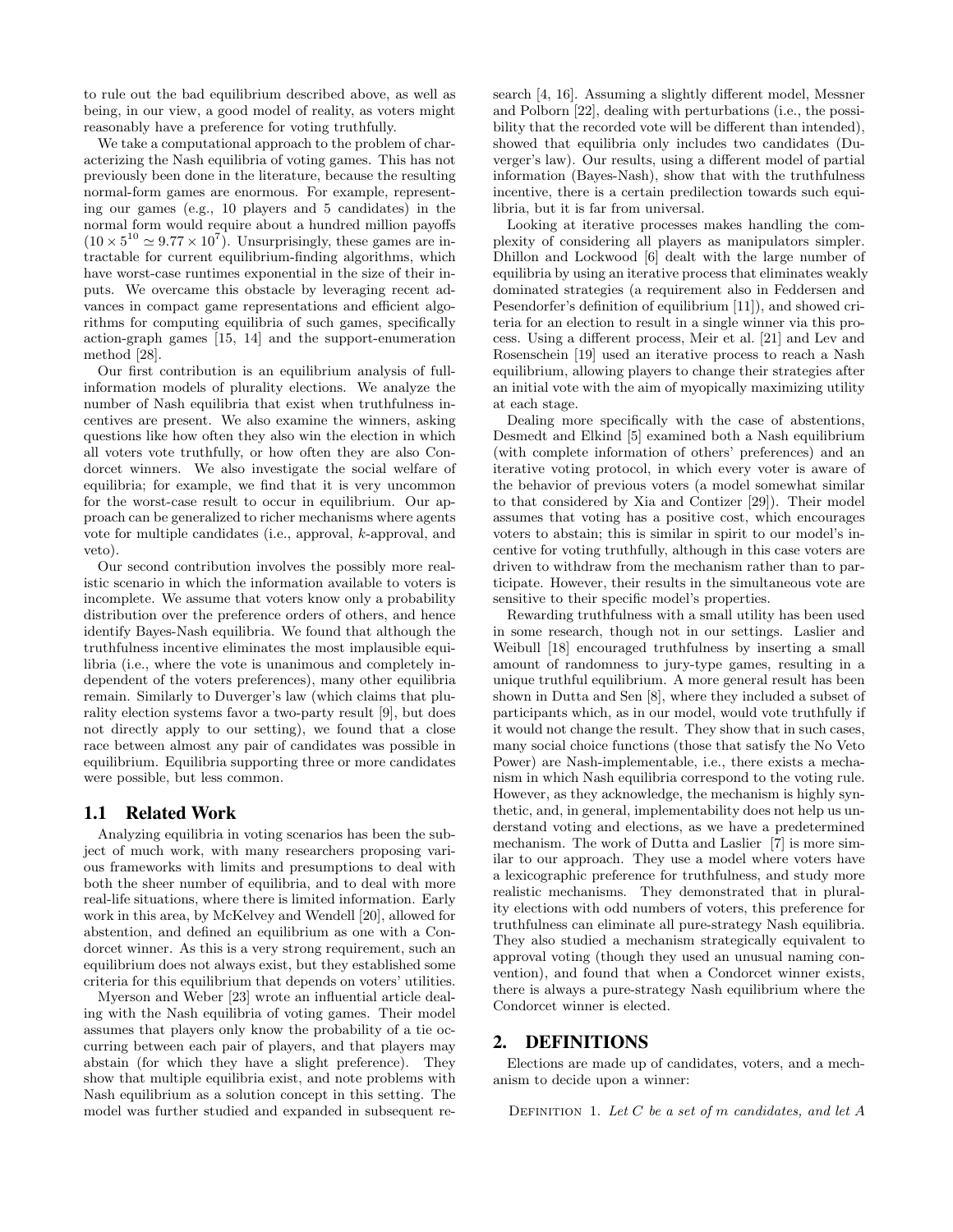be the set of all possible preference orders over  $C$ . Let  $V$  be a set of n voters, and every voter  $v_i \in V$  has some element in A which is his true, "real" value (which we shall mark as  $a_i$ ), and some element of A that he announces as his value, which we shall denote as  $\tilde{a}_i$ .

The voting mechanism itself is a function  $f: A^n \to C$ .

Note that our definition of a voter incorporates the possibility of him announcing a value different than his true value (strategic voting).

In this paper, we restrict our attention to scoring rules, in which each voter assigns a certain number of points to each candidate, and specifically, to scoring rules in which each candidate can get at most 1 point from each voter. Mainly, we will deal with plurality, but we will touch on some more:

- Plurality: A point is only given to a single candidate.
- Veto: A point is given to everyone except one candidate.
- k-approval: A point is given to exactly  $k$  candidates.
- Approval: A point is given to as many candidates as each voter chooses.

Another important concept is that of a Condorcet winner.

DEFINITION 2. A Condorcet winner is a candidate  $c \in C$ such that for every other candidate  $d \in C$  ( $d \neq c$ ) the number of voters that rank c over d is at least  $\lfloor \frac{n}{2} \rfloor + 1$ .

Condorcet winners do not exist in every voting scenario, and many voting rules—including plurality—are not Condorcetconsistent (i.e., even when there is a Condorcet winner, that candidate may lose).

To reason about the equilibria of voting systems, we need to formally describe them as games, and hence to map agents' preference relations to utility functions. More formally, each agent i must have a utility function  $u_i : A^n \mapsto \mathbb{R}$ , where  $u_i(a_V) > u_i(a'_V)$  indicates that i prefers the outcome where all the agents have voted  $a_V$  over the outcome where the agents vote  $a_V'$ . Representing preferences as utilities rather than explicit rankings allows for the case where  $i$  is uncertain what outcome will occur. This can arise either because he is uncertain about the outcome given the agents' actions (because of random tie-breaking rules), or because he is uncertain about the actions the other agents will take (e.g., agents behaving randomly; agents play strategies that condition on information  $i$  does not observe). Here we assume that an agent's utility only depends on the candidate that gets elected and on his own actions (e.g., an agent can get some utility for voting truthfully). Thus, we obtain simpler utility functions  $u_i : C \times A \mapsto \mathbb{R}$ , with an agent i's preference for outcome  $a_V$  denoted  $u_i(f(a_V), \tilde{a}_i)$ .

In this paper, we consider two models of games, fullinformation games and symmetric Bayesian games. In both models, each agent must choose an action  $\tilde{a}_i$  without conditioning on any information revealed by the voting method or by the other agents. In a full-information game, each agent has a fixed utility function which is common knowledge to all the others. In a symmetric Bayesian game, each agent's utility function (or "type") is an independent, identically distributed draw from a commonly known distribution of the space of possible utility functions, and each agent must choose an action without knowing the types of the other agents, while seeking to maximize his expected utility.

We consider a plurality voting setting with voters' preferences chosen randomly. We show detailed results for the case of 10 voters and 5 candidates (numbers chosen to give a setting both computable and with a range of candidates), but we also show that changing these numbers results in similar characteristics of equilibria.

Suppose voter *i* has a preference order of  $a^5 \succ a^4 \succ \ldots \succ$ a <sup>1</sup>, and the winner when voters voted  $a_V$  is  $a^j$ . We then define i's utility function as

$$
u_i(f(a_V), \tilde{a}_i) = u_i(a^j, \tilde{a}_i) = \begin{cases} j & a_i \neq \tilde{a}_i \\ j + \epsilon & a_i = \tilde{a}_i, \end{cases}
$$

with  $\epsilon = 10^{-6}$ .

Note that we use utilities because we need, when computing an agent's best response, to be able to compare nearly arbitrary distributions over outcomes (e.g., for mixed strategies or Bayesian games). This is not meant to imply that utilities are transferable in this setting. Most of our equilibria would be unchanged if we moved to a different utility model, provided that the preferences were still strict, and the utility differences between outcomes were large relative to  $\epsilon$ . The one key distinction is that agents are more likely to be indifferent to lotteries (e.g., an agent that prefers  $A \succ B \succ C$  is indifferent between  $\{A, B, C\}$  and  $\{B\}$ ; under a different utility model, the agent might strictly prefer one or the other).

As with perfect information games, we consider Bayesian games with a fixed number of candidates  $(m)$  and voters (n). The key difference is that the agents' preferences are not ex ante common knowledge. Instead, each agent's preferences are drawn from a distribution  $p_i : A \mapsto \mathbb{R}$ . Here we consider the case of symmetric Bayesian games, where every agent's preferences are drawn independently from the same distribution, p. Due to computational limits, we cannot study games where p has full support; each agent would have  $5^{5!} \approx 7.5 \times 10^{83}$  pure strategies. Instead, we consider distributions where only a small subset of preference orders are in the support of  $p$ . We generate distributions by choosing six preference orderings, uniformly at random (this gives a more reasonable  $5^6 = 15625$  pure strategies). For each of these orderings a, we draw  $p(a)$  from a uniform [0, 1] distribution. These probabilities are then normalized to sum to one. This restricted support only affects what preference orders the agents can have; agents' action sets are not restricted in any way.

Note that formally the  $\epsilon$  truthfulness incentive represents a change to a game, rather than a change in solution concept. However, there is an equivalence between the two approaches: for any sufficiently small  $\epsilon$ , the set of pure-strategy Nash equilibria in the game with  $\epsilon$  truthfulness incentives is identical to the set of pure-strategy Nash equilibria (of the game without truthfulness incentives) that also satisfy that only the pivotal agents (i.e., agents who, were their vote to change, the outcome would change) deviate from truthfulness. The meaning of sufficiently small depends on the agents' utility functions, and on the tie-breaking rule. If  $u$ is the difference in utility between two outcomes, and  $t$  is the minimum probability of any type profile (in a Bayesian game), then  $\epsilon$  must be less than  $\frac{ct}{|C|}$  (the 1/|C| factor comes from the fact that uniform tie-breaking can select some candidate with that probability).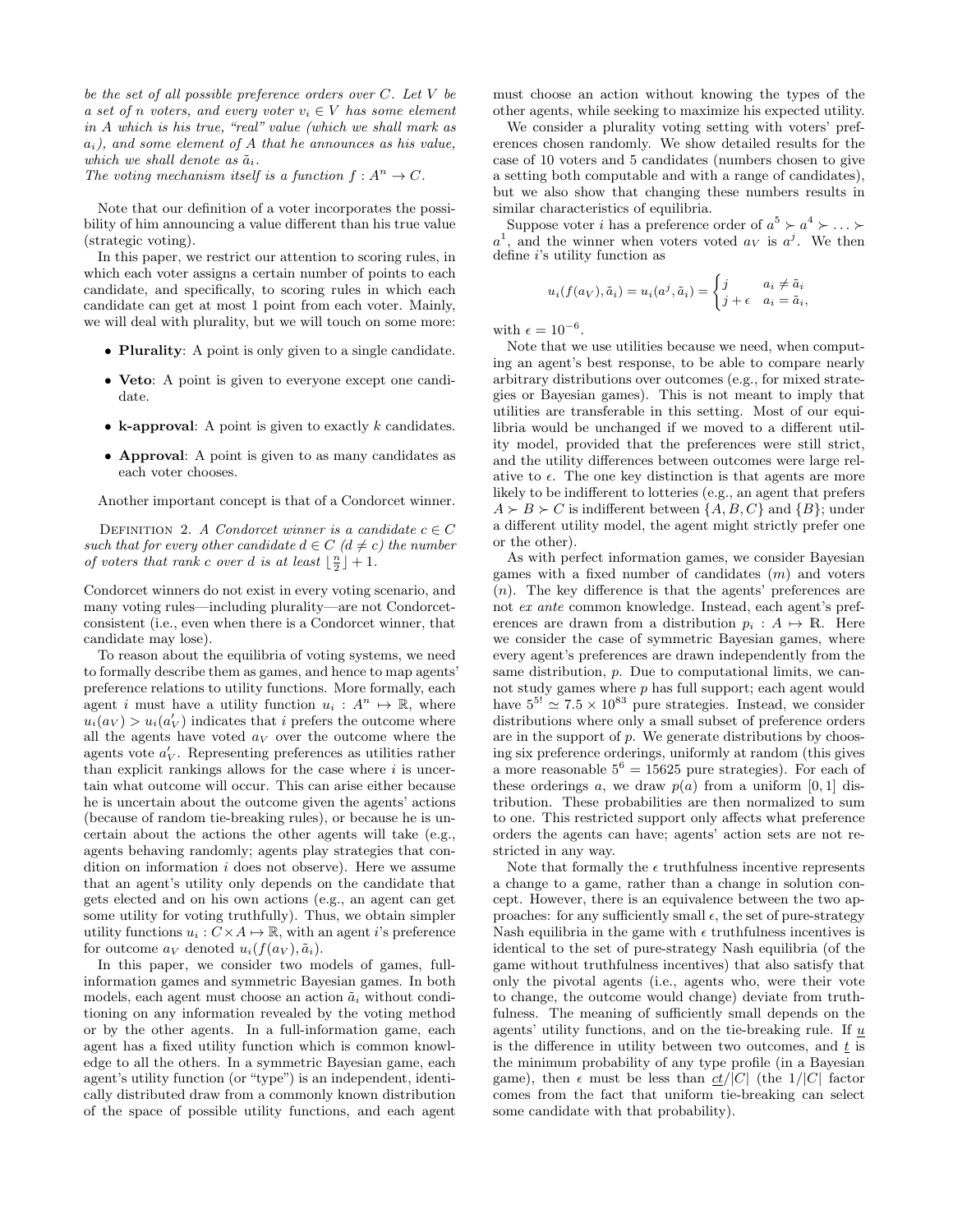

Figure 1: An action graph game encoding of a simple twocandidate plurality vote. Each round node represents an action a voter can choose. Dashed-line boxes define which actions are open to a voter given his preferences; in a Bayesian AGG, an agent's type determines the box from which he is allowed to choose his actions. Each square node is an adder, tallying the number of votes a candidate received.

## 3. METHOD

Before we can use any Nash-equilibrium-finding algorithm, we need to represent our games in a form that the algorithm can use. Because normal form games require space exponential in the number of players, they are not practical for games with more than a few players. The literature contains many "compact" game representations that require exponentially less space to store games of interest, such as congestion [26], graphical [17], and action-graph games [15]. Action-graph games (AGGs) are the most useful for our purposes, because they are very compactly expressive (i.e., if the other representations can encode a game in polynomial-space then AGGs can as well), and fast tools have been implemented for working with them.

Action-graph games achieve compactness by exploiting two kinds of structure in a game's payoffs: anonymity and context-specific independence. Anonymity means that an agent's payoff depends only on his own action and the number of agents who played each action. Context-specific independence means that an agent's payoff depends only on a simple sufficient statistic that summarizes the joint actions of the other players. Both properties apply to our games: plurality treats voters anonymously, and selects candidates based on simple ballot counts.

Encoding plurality games as action-graph games is relatively straightforward. For each set of voters with identical preferences, we create one action node for each possible way of voting. For each candidate, we create an adder node that counts how many votes the candidate receives. Directed edges encode which vote actions contribute to a candidate's score, and that every action's payoff can depend on the scores of all the candidates (see Figure 1). The same approach generalizes to approval-based mechanisms; if an action involves approving more than one candidate, then there must be an edge from that action node to each approved candidate's adder node. Similarly, positional scoring rules (e.g., Borda) can be encoded by using weighted adders.

A variety of Nash-equilibrium-finding algorithms exist for action-graph games [15, 3]. In this work, we used the support enumeration method [24, 28] exclusively because it allows Nash equilibrium enumeration. This algorithm works by iterating over possible supports, testing each for the existence of a Nash equilibrium. In the worst case, this requires exponential time, but in practice SEM's heuristics (exploiting symmetry and conditional dominance) enable it to find all the pure-strategy Nash equilibria (PSNEs) of a game quickly.



Figure 2: Even with the truthfulness incentive, many different outcomes are still possible in equilibrium.

We represented our symmetric Bayesian games using a Bayesian game extension to action-graph games [14]. Because we were concerned only with symmetric pure Bayes-Nash equilibria, it remained feasible to search for every equilibrium with SEM.

# 4. PURE-STRATEGY NASH EQUILIBRIUM RESULTS

To examine pure strategies, we ran 1000 voting experiments using plurality with 10 voters and 5 candidates.

## 4.1 Selectiveness of the truthfulness incentive

The logical first question to ask about our truthfulness incentive is whether or not it is effective as a way of reducing the set of Nash equilibria to manageable sizes. As a baseline, each plurality game had over a million PSNEs, when we did not use any equilibrium selection method. A stronger baseline is the number of PSNEs that survive removal of weakly dominated strategies (RDS). RDS reduces the set by an order of magnitude, but still allows over 100,000 PSNEs per game to survive. In contrast, the truthfulness incentive reduced the number of PSNEs down to 30 or less, with the median game having only 3. Interestingly, a handful of games (1.1%) had no PSNEs. Laslier and Dutta [7] had shown that PSNEs were not guaranteed to exist, but only when the number of voters is odd (and at least 5). Our results show that the same phenomenon can occur, albeit infrequently, when the number of voters is even.

One of the problems with unrestricted Nash equilibria is that there are so many of them; the other problem is that they are compatible with any outcome. Given that the TI is so effective at reducing the set of PSNEs, one could wonder whether or not TI is helpful for the second problem. Unfortunately, TI has only limited effectiveness in ruling out some outcomes as impossible (only 4.4% of games support exactly one outcome in equilibrium). However, nearly always (> 99% of the time) some outcomes occur more frequently than others. See Figures 2 and 3.

#### 4.2 Equilibrium outcomes

With a workable equilibrium selection method, we can now consider the question of what kinds of outcomes occur in plurality. We shall examine two aspects of the results: the preponderance of equilibria with victors being the voting method's winners, and Condorcet winners. Then, moving to the wider concept of social welfare of the equilibria (which we can consider since we work with utility functions), we examine both the social welfare of the truthful voting rule vs. best and worse possible Nash equilibria and the average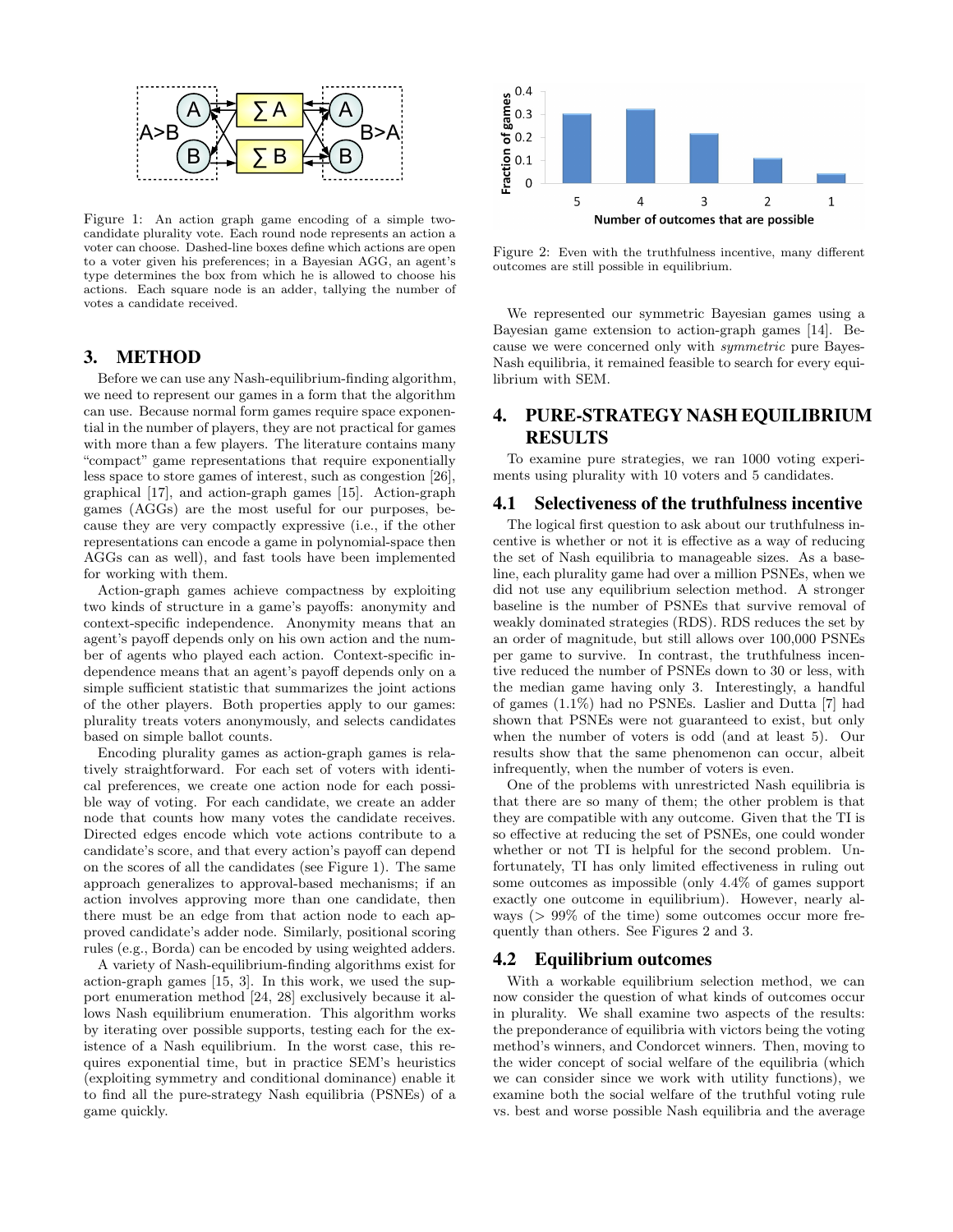

Figure 3: With the truthfulness incentive, some outcomes occur much more frequently than others.



Figure 4: CDF of social welfare.

rank of the winners in the various equilibria.

The first issues to consider are to what extent truthful voting is an equilibrium, and to what extent the agents cancel  $t_{\text{max}}$  is an equinorum, and to what extent the agents cance out each other's manipulations (i.e., when there are nontruthful Nash equilibria that lead to the same outcome as truthful voting). We call a candidate the "truthful winner"  $\mathbf{f}$  that condidate wing when yoters yote truthfully. Ear 620  $^{\circ}$ iff that candidate wins when voters vote truthfully. For  $63\%$ of the games, the truthful preferences were a Nash equilibrium, but more interestingly, many of the Nash equilibria reached the same result as the truthful preferences:  $80\%$ case PSNE, but still state PSNE, but state truthfulness is a state of the state of the state of the state of the state of the state of the state of the state of the state of the state of the state of the state of the state of the games had at least one equilibrium where the truthful winner wins, and looking at the multitudes of equilibria,  $42\%$  elected the truthful winner (out of games with a truththe truthfulness incentive, the truthful winner only wins in Of the 1000 games tested, 931 games had a Condorcet winner. In fact, 204 ful result as an equilibrium, the share was 52%). Without 22% of equilibria.

Next, we turn to the question of whether or not strategic voting leads to the election of good candidates, starting with which would be elected by truthful voting in 49% of the Condorcet winners. 55% of games had Condorcet winners, games (not a surprising result; plurality is known not to be Condorcet consistent). However, the combination of truthful voting both being an equilibrium and electing a Condorcet winner only occurred in 42% of games. In contrast, a Condorcet winner could win in some Nash equilibrium in 51% of games (though only 36% of games would elect a Condorcet winner in every equilibrium).

Turning to look at the social welfare of equilibria, once again, the existence of the truthfulness incentive enables us to reach "better" equilibria. In 93% of the cases, the worstcase outcome was not possible at all (recall that without the truthfulness incentive, every result is possible in some



Figure 5: The average proportion of equilibria won by candidates with average rank of  $0-1$ ,  $1-2$ , etc.



Figure 6: Percentage of games with a Nash equilibrium of a given type with 3 candidates and varying number of voters.

Nash equilibrium), while only in 30% of cases, the best outcome was not possible. While truthful voting led to the best possible outcome in 59% of cases, it is still stochastically dominated by best-case Nash equilibrium (see Figure 4).

When looking at the distribution of welfare throughout the multitudes of equilibria, one can see that the concentration of the equilibria is around high-ranking candidates, as the average share of equilibria by candidates with an average ranking (across all voters in the election) of less than 1 was 56%. (See Figure refaverageRankWinner.) Fully 72%, on average, of the winners in every experiment had above (or equal) the median rank, and in more than half the experiments (52%) all equilibria winners had a larger score than the median. As a comparison, the numbers from experiments without the truthfulness incentive, are quite different: candidates—whatever their average rank—won, with minor fluctuations, about the same number of equilibria (57% of winners, were, on average, above or equal to the median rank).

#### 4.3 Scaling behavior and stability

We next varied the number of voters and candidates. Our main finding was that when voter number was odd, the probability of having no equilibria at all increased dramatically, as the truthfulness incentive causes many such situations to be unstable (see Figure 6). Less surprisingly, as the number of candidates increased PSNEs were less likely to exist.

Nevertheless, these equilibria equilibria retained the properties we have seen—a concentration of equilibria around "quality" candidates, such as truthful and Condorcet winners, as can be seen in Figure 7a, for truthful winners (it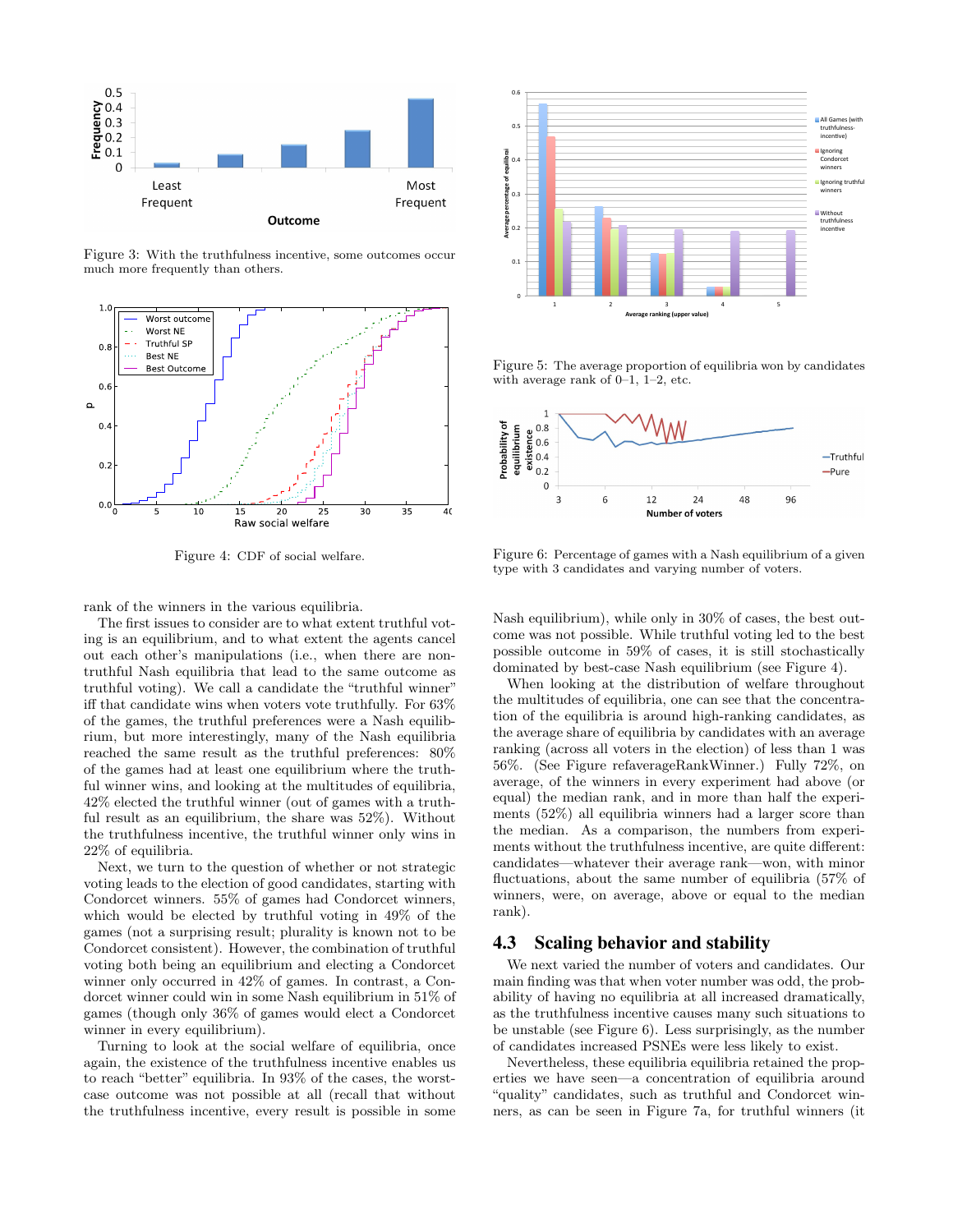

(b) Percentage of equilibria that elect the Condorcet winner

Figure 7: Varying the number of voters and candidates.

is never below 40%) and in Figure 7b for Condorcet winners. These effects were even more pronounced with an odd number of voters, as the number of equilibria was so small.

#### 4.4 Richer Mechanisms

Approval (and variants such as  $k$ -approval and veto) are straightforward extensions of plurality, so it is natural to consider whether our approach will work similarly well for these mechanisms. Also, Laslier and Dutta [7] were able to resolve the existence problem for plurality and approval, but noted that the existence of PSNEs for k-approval was an open problem.

Thus, we started by investigating k-approval and veto. As was the case with plurality, the truthfulness incentive kept the number of equilibria manageable. As can be seen from Figure 8, in all cases more than 75% of games had 35 equilibria or fewer, and it seems that the number of equilibria roughly increases with the number of candidates. Our data also allowed us to resolve the open problem of equilibrium existence: for every value of  $k$  and  $m$  there was at least one instance without any PSNE.

We also considered approval voting. Laslier and Dutta had already shown that a Condorcet consistent equilibria is always guaranteed to exist. However, this raises an interesting question: are there other Nash equilibria? In our experiments, we found that approval voting had an extremely large number of equilibria (over 200,000 per game), so it seems that the addition of another dimension (allowing each voter to decide how many candidates to vote for), results in a large enough flexibility, reducing the effect of the truthfulness incentive.

Looking at the equilibria, we found that it maintains some of the qualities that we discussed: truthful winners won, on average, in over 30% of the equilibria in every setting, and sometimes more (e.g., 2-approval with 4 candidates resulted



Figure 8: Proportion of games with certain number of equilibria (accumulative).

in almost 50% of equilibria, on average, electing truthful winners). However, Condorcet winners did not show similar strength, and it seems that as the number of candidates grows, and as the number of candidates for which voters allot points to increases, the percent of equilibria with a Condorcet winner drops (so 2-approval has fairly high percentages, 3-approval somewhat less, and 4-approval even less). It will be interesting, in our view, to see how other voting rules compare to plurality in this case, as it seems to trump k-acceptance in this regard.

# 5. BAYES-NASH EQUILIBRIA RESULTS

Moving beyond the full-information assumption, we considered plurality votes where the agents have incomplete information about each other's preferences. In particular, we assumed that the agents have independent, identically distributed (but not necessarily uniformly distributed) preferences, and that each agent knows only his own preferences and the commonly-known prior distribution. Again, we considered the case of 10 voters and 5 candidates, but now also introduced 6 possible types for each voter. For each of 50 games, we computed the set of all symmetric purestrategy Bayes-Nash equilibria, both with and without the  $\epsilon$ -truthfulness incentive.<sup>1</sup>

Our first concern was studying how many equilibria each game had and how the truthfulness incentive affected the number of equilibria. The set of equilibria was small  $\langle \, 28 \, \rangle$ in every game) when the truthfulness incentive was present. Surprisingly, only a few equilibria were added when the incentive was relaxed. In fact, in the majority of games (76%), there were exactly five new equilibria: one for each strategy profile where all types vote for a single candidate. Looking into the structure of these equilibria, we found two interesting, and seemingly contradictory, properties. First, most equilibria (95%) only involved two or three candidates (i.e., voters only voted for a limited set of candidates). Second, every candidate was involved in some equilibrium. Thus, we can identify an equilibrium by the number of candidates it involves (see Figure 9). Notably, most equilibria involved only two candidates, with each type voting for their most preferred candidate of the pair. Further, most games had 10 such equilibria, one for every possible pair. There were

<sup>1</sup>We omitted two games from our results. The omitted games each have a type with very low probability. For some profiles, the probability of agents with these types being pivotal was less than machine- $\epsilon$ . This led to SEM finding "Bayes-Nash equilibria" that were actually only  $\epsilon$ -Bayes-Nash.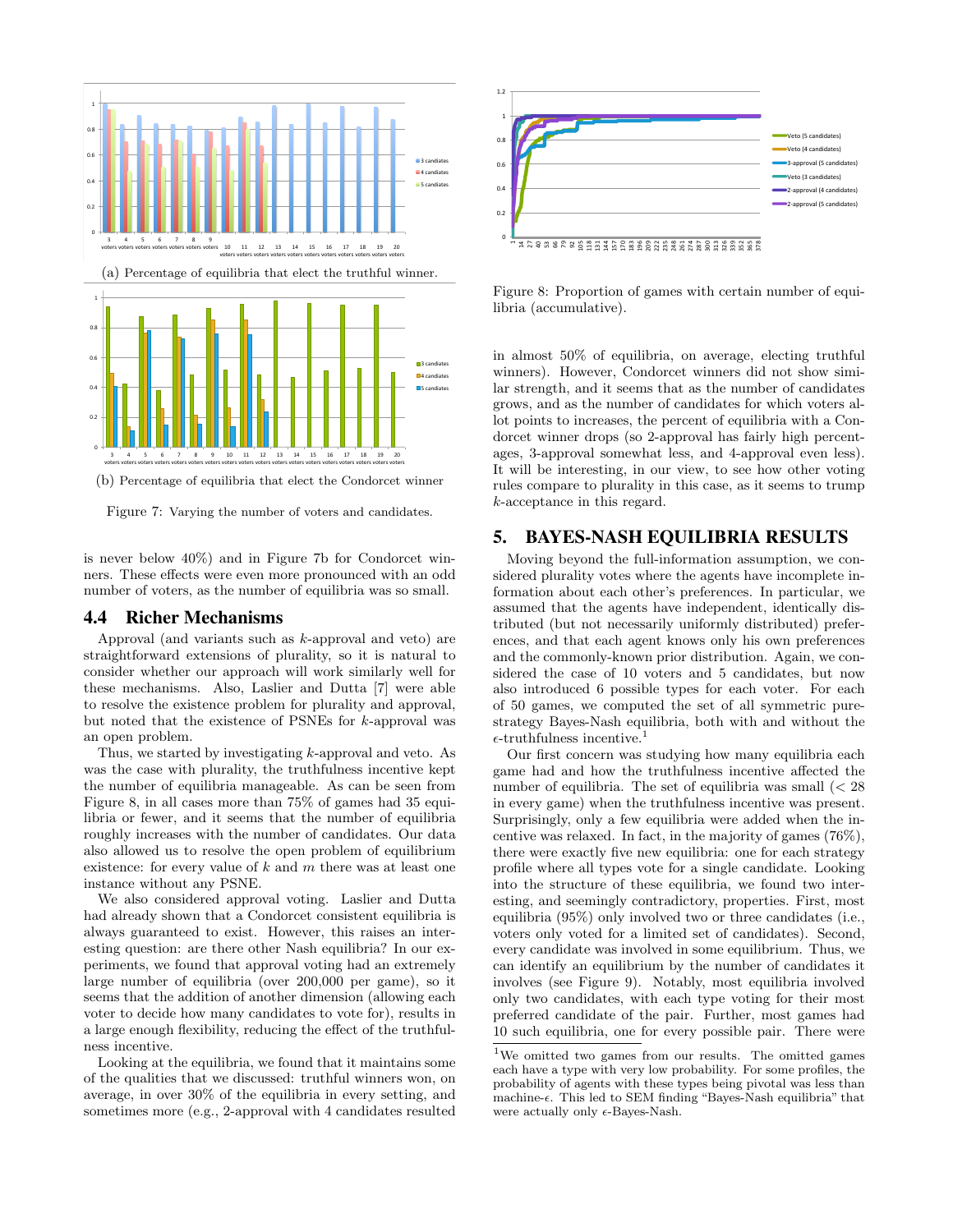

Figure 9: Every instance had many equilibria, most of which only involved a few candidates.

two reasons why some pairs of candidates did not have corresponding equilibria in some games. First, sometimes one candidate Pareto-dominated the other (i.e., was preferred by every type). Second, sometimes the types that liked one candidate were so unlikely to be sampled that close races occurred with extremely low probability (relative to  $\epsilon$ ); in such cases, agents preferred to be deterministically truthful than pivotal with very small probability. This observation allowed us to derive a theoretical result about when a 2 candidate equilibrium will exist.

THEOREM 3. In any symmetric Bayesian plurality election game (with  $n \geq 2$ ), for any pair of candidates  $c_1, c_2$ , one of the following conditions is true:

- With some positive  $\epsilon$  truthfulness incentive, there exists a Bayes-Nash equilibrium where each voter votes for his most preferred of  $c_1, c_2$ .
- One of the candidates Pareto dominates the other ex ante (i.e., the probability that a voter prefers the second candidate to the first is zero).

We provide only a proof sketch due to space constraints.

PROOF SKETCH. If  $c_1$  Pareto dominates  $c_2$ , then every agent would vote for  $c_1$  and no agent could influence the outcome. For any non-zero  $\epsilon$ , voters would deviate to honest voting instead of  $c_1$ .

So as long as there is non-zero probability of some agent preferring  $c_2$  to  $c_1$ , every agent has a non-zero probability of being pivotal between those two outcomes (and a zero probability of being pivotal between any two other outcomes). For a sufficiently small  $\epsilon$ , the value of influencing the outcome overwhelms the value of truthful voting.  $\square$ 

These two-candidate equilibria have some interesting properties. Because they can include any two candidates where one does not Pareto-dominate the other, they can exist even when a third candidate Pareto-dominates both. Thus, it is possible for two-candidate equilibria to fail to elect a Condorcet winner. However, because every two-candidate equilibrium is effectively a pairwise runoff, it is impossible for a two-candidate equilibrium to elect a Condorcet loser.

Equilibria supporting three or more candidates are less straightforward. Which 3-candidate combinations are possible in equilibrium (even without  $\epsilon$ -truthful incentives) can depend on the specific type distribution and the agents' particular utilities. Also, in these equilibria, agents do not always vote for their most preferred of the three alternatives (again, depending on relative probabilities and utilities). Finally, 3-candidate equilibria can elect a Condorcet loser with non-zero probability.

# 6. DISCUSSION AND FUTURE WORK

Our work approaches issues of voting manipulation by combining two less-common approaches: assuming all voters are manipulators, rather than a subset with a shared goal, and looking at the set of Nash equilibria as a whole, rather than searching for other solution concepts or a specific equilibrium. We leveraged a small and realistic assumption that users attach a small value to voting their truthful preferences. Using the AGG framework to analyze the Nash equilibria and symmetric Bayes-Nash equilibria of plurality, we can extrapolate from the data and reveal properties of such voting games.

We saw several interesting results, beyond a reduction in the number of equilibria due to our truthfulness incentive. One of the most significant was the "clustering" of many equilibria around candidates, which can be viewed as resembling the voters' intention. A very large share of each game's equilibria resulted in winners that were either truthful winners (according to plurality) or Condorcet winners. Truthful winners were selected in a larger fraction of equilibria when the total number of equilibria was fairly small (as was the case in a large majority of our experiments), and their share decreased as the number of equilibria increased (where we saw, in cases where there were Condorcet winners, that those equilibria took a fairly large share of the total). Furthermore, these results held up even when varying the number of candidates and voters, and many of them appear to also hold with other voting systems, such as veto and k-approval.

Looking at social welfare enabled us to compare equilibrium outcomes to all other possible outcomes. We observed that plurality achieved nearly the best social welfare possible (a result that did not rely on our truthfulness incentive). While another metric showed the same "clustering" we noted above, most equilibrium results concentrated around candidates that were ranked, on average, very highly (on average, more than 50% of winners in every experiment had a rank less than 1). This suggests that one should question whether it is even important to minimize the amount of manipulation, as we found that manipulation by all voters very often results in socially beneficial results.

In the Bayes-Nash results, we saw that lack of information often pushed equilibria to be a "battle" between a subset of the candidates—usually two candidates (as Duverger's law would indicate), but occasionally more.

There is much more work to be done in the vein we introduced in this paper. This includes examining the effects of changing utility functions, as well as looking at more voting rules and determining properties of their equilibria. Voting rules can be ranked according to their level of clustering, how good, socially, their truthful results are, and similar criteria. Furthermore, it would be worthwhile to examine other distributions of preferences and preference rules, such as single-peaked preferences. Computational tools can also be used to assess effectiveness of various strategies available to candidates (e.g., it might be more productive for a candidate to attack another weak candidate to alter the distribution).

# 7. ACKNOWLEDGMENTS

The authors would like to thank the iAGT semester at the Hebrew University, where this work was initiated, and